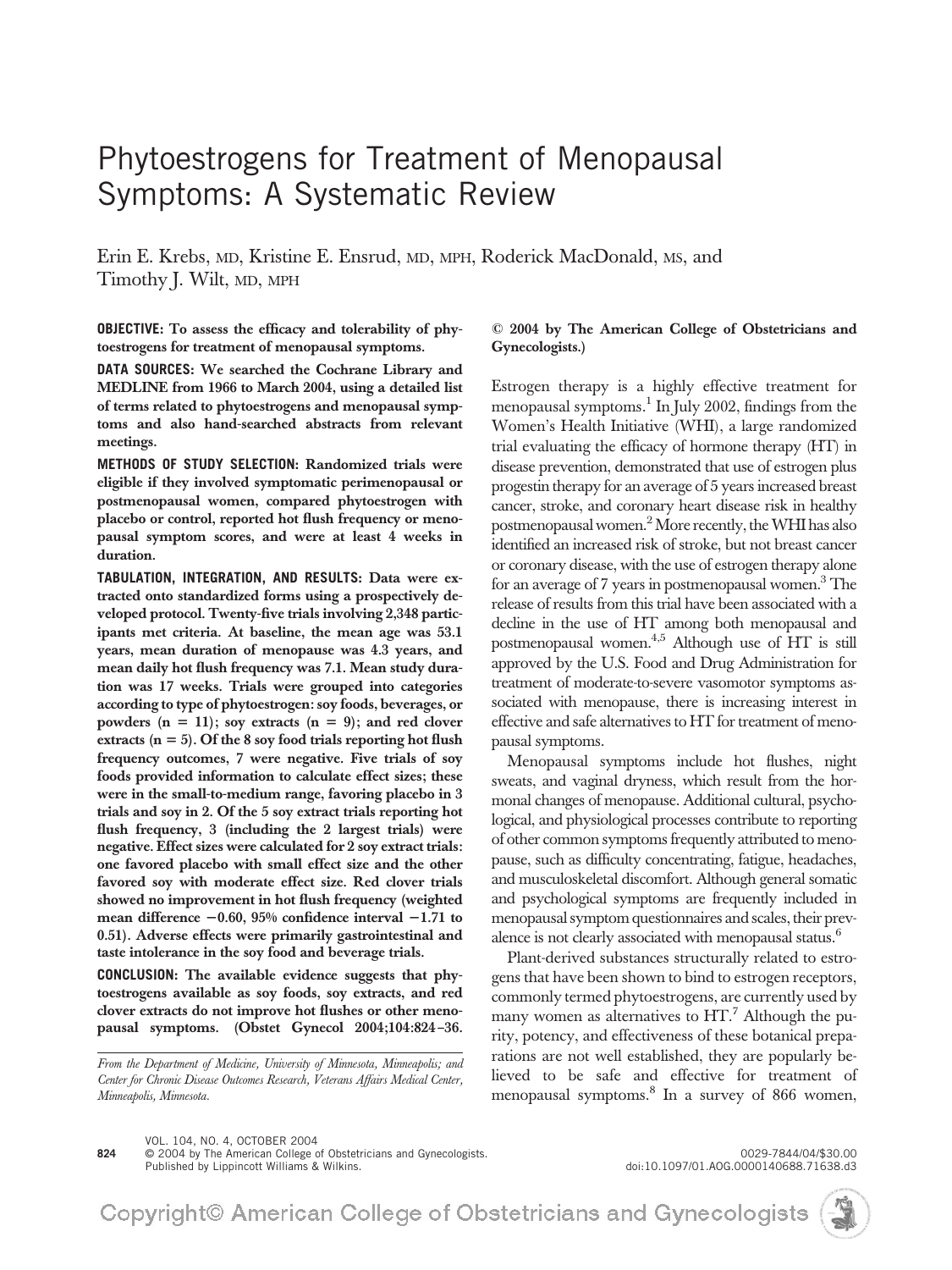aged 45–65 years, enrolled in a health maintenance organization, 22.1% had used an "alternative therapy" for menopausal symptoms. The most commonly used types of therapies were herbal, homeopathic, or naturopathic therapies (13.1%); relaxation or stress management  $(9.1\%)$ ; and soy dietary products  $(7.4\%)$ . Sixty-one percent of women surveyed agreed or strongly agreed with a statement that natural approaches are better than hormone pills for menopausal symptoms.<sup>9</sup> Another survey of 500 women, aged 40–60 years, attending university-affiliated clinics found that 79% reported use of any botanical dietary supplement and 33% reported use of soy. Seventy percent of women who took dietary supplements said they did not inform their doctors about this use, and only 4% had received information about such supplements from a health care provider.<sup>10</sup>

The 3 main classes of phytoestrogens are isoflavones, lignans, and coumestans. Of these, isoflavones, which are found primarily in soybeans and other legumes, are the most widely used and studied class. The isoflavones, including genistein, daidzein, and glycitein, have been shown to have estrogenic effects in the laboratory. Isoflavones are also found in red clover in the form of biochanin A and formononetin, which are metabolized to genistein and daidzein, respectively, after consumption.11,12 Other plant-derived products marketed for menopausal complaints, such as black cohosh *(Cimicifuga racemosa)*, have unclear mechanisms of action or are not proven to be estrogenic.

Interest in the use of soy and its derivatives for treatment of menopausal symptoms has been encouraged by observations of a lower prevalence of menopausal complaints, especially hot flushes, among women in Asian countries where soy is an important component of the traditional diet.<sup>13,14</sup> A cohort study of Japanese women found a significant inverse association between frequency of hot flushes and higher levels of soy consumption.15

Our primary objective was to conduct a systematic review of randomized controlled trials to assess the effect of phytoestrogens, compared with placebo or control, on the frequency and severity of hot flushes and menopausal symptom scores. Additionally, we assessed the adverse effects and tolerability of phytoestrogen preparations.

### **SOURCES**

Studies were identified by searching the MEDLINE and Cochrane Library databases from 1966 to March 2004. Along with a detailed list of terms related to menopausal symptoms, the following terms were included in the search strategy: phytoestrogen, isoflavone, lignan, coumestan, nonsteroidal estrogen, soy, soybean, daidzein, genistein, trifolium pratense, menopause, climacteric, and hot flush. Bibliographies of identified trials and reviews were also examined for relevant trials. In addition, abstracts from the annual meetings of The North American Menopause Society and The American College of Obstetricians and Gynecologists were identified by hand-searching the journals *Menopause* and *Obstetrics & Gynecology* from 1998 to 2003. Studies were included if they were published as either abstracts or complete reports. Trials reported in a non-English language were excluded.

### **STUDY SELECTION**

Studies were eligible if they were randomized controlled trials, involved perimenopausal or postmenopausal women with hot flushes or other menopausal symptoms, compared phytoestrogen-containing supplements or foods with a placebo or nonphytoestrogen control, were at least 4 weeks in duration, and reported either hot flush frequency or menopausal symptom scores. Phytoestrogens were defined as including isoflavones, lignans, and coumestans. At least one reviewer assessed the eligibility of identified trials. When there was a question as to the eligibility of a specific trial, it was discussed with at least one other reviewer.

Study and participant characteristics, inclusion and exclusion criteria, type and dose of phytoestrogen, reasons for participant discontinuation, adverse effects, and efficacy outcomes were extracted independently by 2 reviewers onto standardized forms using a prospectively developed protocol. Outcome measures related to specific menopausal symptoms (such as hot flushes and night sweats) and menopausal symptom scores were recorded. Missing information and additional trials were sought from authors/sponsors.

We recorded the adequacy of treatment allocation concealment according to criteria developed by Schulz et al.<sup>16</sup> Trials were considered to have adequate concealment if they described satisfactory procedures to conceal treatment allocation, such as coded identical containers or centralized randomization. Concealment was recorded as inadequate if the procedures described were clearly insufficient, such as simple alternation of assignment. Concealment adequacy was recorded as unclear if procedures did not fall into either adequate or inadequate categories or if no method of concealment was described. We also recorded blinding of participants, providers, and outcome assessors to group assignment; use of intention-to-treat analysis; and number of participants who withdrew or were lost to follow-up.

Because of variations in treatments, participant characteristics, and study design, quantitative pooling mea-

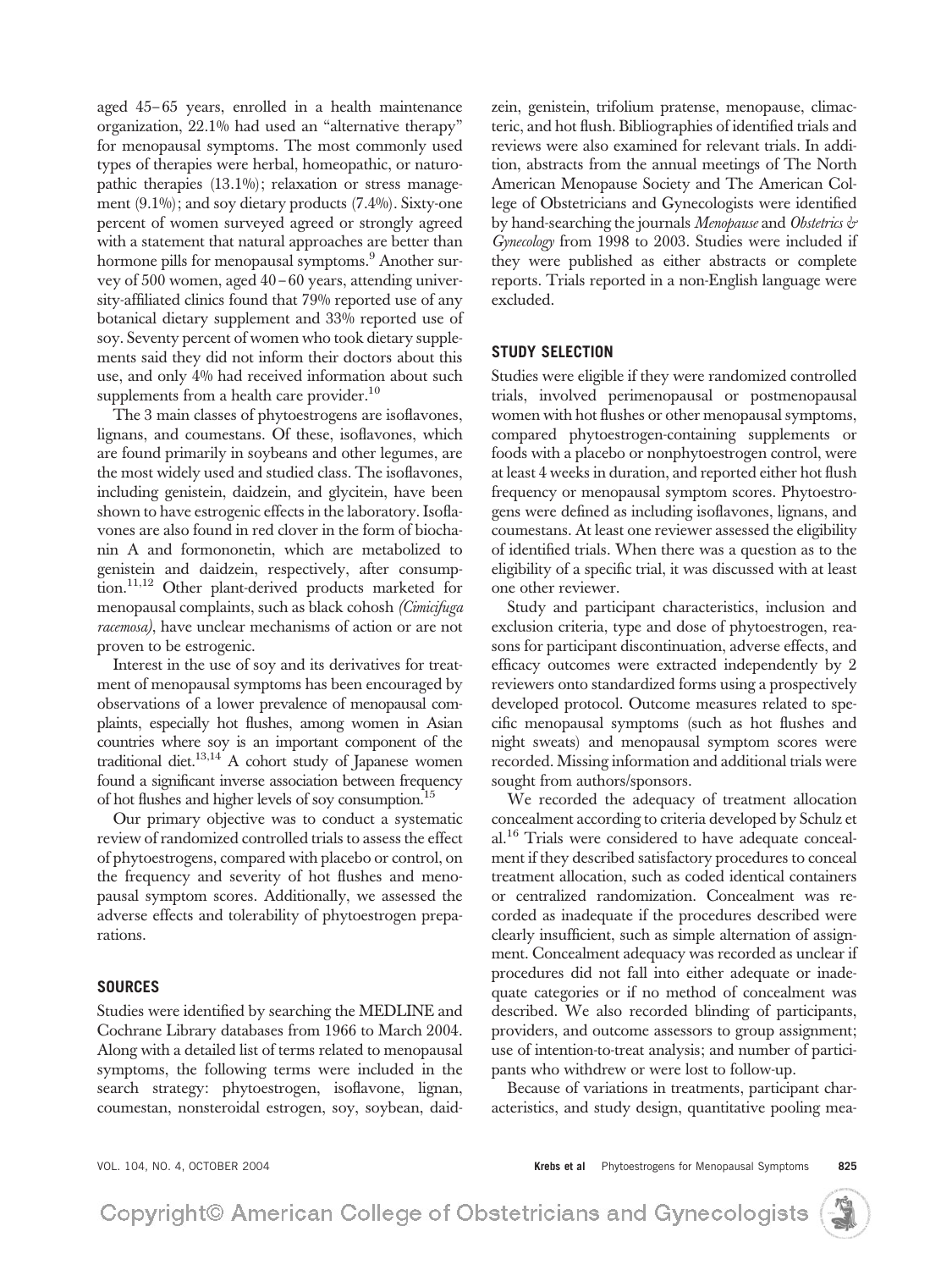sures such as weighted mean differences and risk ratios could not be performed for the soy food and soy extract studies. When possible, effect sizes were calculated to provide a measure of the magnitude of a treatment effect for each study, using ES 1.01 software (Assessment Systems Corporation, St Paul, MN). The effect sizes calculated for each study represent the difference in mean hot flush frequency outcomes between soy and control groups, divided by the standard deviation. Negative effect size values favor placebo, and positive values favor soy. In the scale suggested by  $Cohen$ ,<sup>17</sup> cutoff values of 0.2, 0.5, and 0.8 reflect small, moderate, and large treatment effects, respectively.

Outcomes data for the red clover trials were pooled and analyzed using the Cochrane Collaboration Review Manager (RevMan 4.2; Update Software, Oxford, England). Weighted mean differences, the difference between treatment and control pooled means at end point, along with 95% confidence intervals, were calculated for continuous variables. A random-effects model was used because there was evidence of heterogeneity between the studies, based on the  $\chi^2$  test for heterogeneity at a significance level of  $P < .10$  (RevMan 4.2).

# **RESULTS**

Forty published trials of phytoestrogens were identified. Twenty-two trials published as full reports, involving  $2,069$  participants, met criteria for inclusion.<sup>18-39</sup> Three abstracts (n = 279 participants) also met our criteria (Lewis JE, Nickell LA, Thompson L, Szalai JP, Wong EYY, Hilditch JR. The effect of dietary soy and flax on menopause quality of life [abstract]. Menopause 2002; 9(6):488. Yoles I. Phytoestrogens: a time-tested solution for menopausal symptoms revisited [abstract]. Obstet Gynecol 2002;99:58S. Brzezinski A, Debi A, Scherzer P, Dalais F. Soy phytoestrogen supplementation for postmenopausal women [abstract]. Menopause 1999;6:330). Sixteen studies were excluded because they evaluated problems other than menopausal symptoms, one trial because it was published in a non-English language, and another because it evaluated phytoestrogens in combination with estrogen therapy.

The mean age at baseline was 53.1 years (21 studies reporting), and the mean duration of menopause was 4.3 years (13 studies reporting) (Table 1). At baseline, the mean daily hot flush frequency was 7.1 overall, with a range of 3.1–11.2 (16 studies reporting). Six trials reported data on surgical menopause due to bilateral oophorectomy; 17.7% of participants in these studies reported a history of surgical menopause. Five trials reported data on race; participants in these trials were 74.6% white, 15.1% black, 6% Hispanic, and 0.9% Asian.

|                  |  | <b>Table 1.</b> Summary of Baseline Characteristics of Studies |  |
|------------------|--|----------------------------------------------------------------|--|
| and Participants |  |                                                                |  |

|                                                            | Summary<br>result   | Studies reporting<br>$(n = 25)$ |
|------------------------------------------------------------|---------------------|---------------------------------|
| Double-blinded trials (n)                                  | 22                  | 23                              |
| Allocation concealment<br>adequate (n)                     | 7                   | 7                               |
| Study duration (wk)<br>[mean (range)]                      | $17(4-104)$         | 25                              |
| Participants (n)                                           | 2,069               | 25                              |
| Soy foods                                                  | 1,094               | 11                              |
| Soy extract                                                | 854                 | 9                               |
| Clover extract                                             | 400                 | 5                               |
| Age $(y)$ [mean $(range)$ ]                                | $53.0(48.5 - 59.5)$ | 21                              |
| Duration of menopause<br>$(y)$   mean (range)              | $4.3(1.9-8.2)$      | 13                              |
| Baseline hot flushes (n/d)                                 | $7.1(3.1-11.2)$     | 16                              |
| mean (range)<br>Surgical menopause<br>[percentage (range)] | $17.7(0-32)$        | 6                               |

Studies were conducted in 10 different countries, with 7 trials conducted in Australia, and 6 in the United States (Table 2).

Included trials compared placebo or control to a wide variety of phytoestrogens, which we grouped into 3 broad categories for the purpose of evaluation: soy foods, beverages, or powders  $(n = 11)$ ; soy extracts  $(n = 11)$ 9); and red clover extracts  $(n = 5)$ . In addition, 2 trials included a flaxseed arm. No trials directly comparing phytoestrogens to HT were identified. Twenty trials had a parallel design, and 5 were crossover studies. Mean study duration was 17 weeks, with a range of 4–104 weeks. Although most trials had small sample sizes and were short term in duration, the average dropout rate was 15.5%.

All but 1 published trial<sup>26</sup> and 2 abstracts (Yoles. Obstet Gynecol; Brzezinski et al, Menopause) reported double-blinding. All trials reported randomization, but just 720,24,30,31,35,37,39 provided enough information to confirm adequate concealment of treatment allocation. Ten published trials<sup>18-20,24,29,30,32,35,38,39</sup> and one abstract (Lewis et al, Menopause) reported intention-totreat analysis. However, only 3 of the published tri $als<sup>29,30,35</sup>$  closely adhered to the principles of this method.<sup>40</sup>

Menopausal status and symptom severity required for participation varied widely between studies (Table 2). Three trials included perimenopausal women exclusively, 2 trials included women in both peri- and postmenopausal periods, and the rest enrolled only postmenopausal women. Postmenopausal status was defined as amenorrhea of at least 6–12 months; 16 of the 22 fully published trials also required hormone levels (increased follicle-stimulating hormone and/or decreased estradiol)

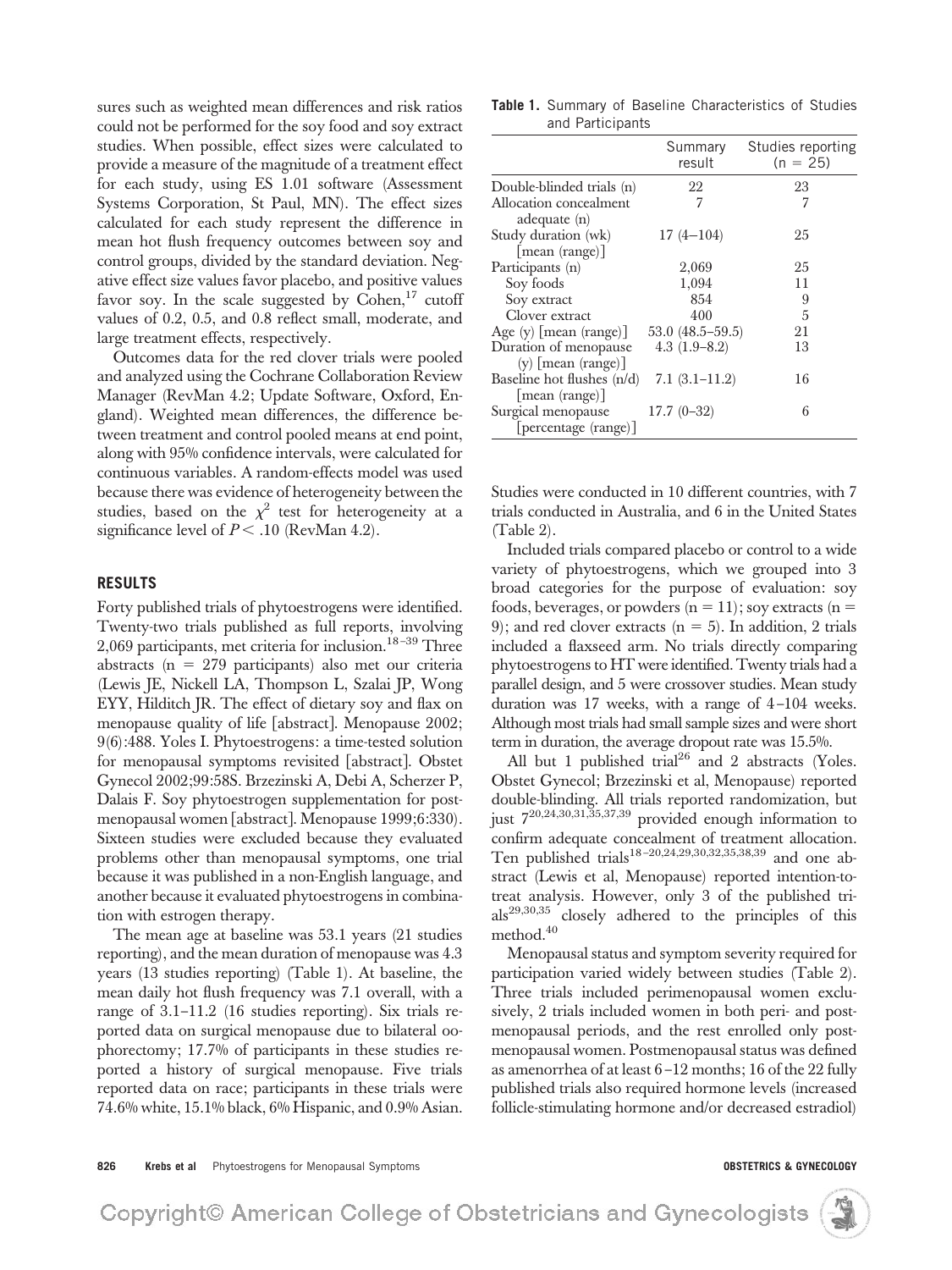| Table 2. Characteristics of Studies and Participants |  |
|------------------------------------------------------|--|
|------------------------------------------------------|--|

| Study/Intervention<br>(isoflavone dose/d)        | Participants<br>[n (dropouts)] | Selected inclusion criteria                                    | Participant characteristics:<br>nationality, mean age, duration<br>of menopause, race | Study<br>duration         |
|--------------------------------------------------|--------------------------------|----------------------------------------------------------------|---------------------------------------------------------------------------------------|---------------------------|
| Soy foods, beverages, powders $(n = 11$ studies) |                                |                                                                |                                                                                       |                           |
| Burke et al 2003 <sup>18</sup>                   | 241 (30)                       | Age 45-55 y, perimenopausal ( $\leq 1$                         | American, age 51 y, white 88%,                                                        | 2y                        |
| Soy beverage (42 mg)                             |                                | menstrual period in 3 mo), $\geq 1$                            | black $9.5\%$                                                                         |                           |
| Soy beverage (58 mg)                             |                                | vasomotor symptom/d                                            |                                                                                       |                           |
| Control soy beverage                             |                                |                                                                |                                                                                       |                           |
| Van Patten et al 2002 <sup>19</sup>              | 157 (34)                       | History of breast cancer, amenorrhea                           | Canadian, age 55 y,                                                                   | $12 \text{ wk}$           |
| Soy beverage (90 mg)                             |                                | $\geq$ 12 mo, HF score                                         | $MDM$ 8.2 y                                                                           |                           |
| Control rice beverage                            |                                |                                                                |                                                                                       |                           |
| Knight et al $2001^{20}$                         | 24(4)                          | Amenorrhea $\geq 12$ mo, FSH $> 40$ IU/L Australian, age 53 y, |                                                                                       | $12 \text{ wk}$           |
| Soy beverage (134 mg)                            |                                | or oophorectomy, $\geq 3$ HF/d                                 | $MDM$ 3.7 y                                                                           |                           |
| Placebo casein beverage                          |                                |                                                                |                                                                                       |                           |
| St. Germain et al 2001 <sup>21</sup>             | $69(11*)$                      | Perimenopausal (amenorrhea $\leq 12$                           | American, age 42–62 y, median                                                         | 24 wk                     |
| Soy protein (80 mg)                              |                                | mo), FSH $\geq$ 30 IU/L, $\geq$ 10 HF or                       | 50 y, time since last menstrual                                                       |                           |
| Soy protein (4 mg)                               |                                | NS/wk                                                          | period 1-79 wk, median 16 wk                                                          |                           |
| Placebo whey protein                             |                                |                                                                |                                                                                       |                           |
| Kotsopoulos et al 2000 <sup>22</sup>             | 94 (19)                        | Age 50–75 y, amenorrhea $\geq 12$ mo &                         | Australian, age 60 y                                                                  | $3 \text{ mo}$            |
| Soy beverage (118 mg)                            |                                | $FSH > 20$ IU/L                                                |                                                                                       |                           |
| Placebo casein beverage                          |                                |                                                                |                                                                                       |                           |
| Washburn et al 1999 <sup>23</sup>                | 51(9)                          | Age 45–55 y, perimenopausal (missed                            | American, age 51 y                                                                    | $6 \text{ wk}^{\dagger}$  |
| Soy powder (34 mg)                               |                                | $\geq$ 3 periods in 12 mo & amenorrhea                         |                                                                                       |                           |
| Soy powder (34 mg BID)                           |                                | $\leq$ 12 mo), $\geq$ 1 HF or NS/d                             |                                                                                       |                           |
| Control powder                                   |                                |                                                                |                                                                                       |                           |
| Albertazzi et al 1998 <sup>24</sup>              | 104(25)                        | Amenorrhea $\geq 6$ mo or                                      | Italian, age 53 y,                                                                    | $12 \text{ wk}$           |
| Soy powder (76 mg)                               |                                | oophorectomy, $FSH > 50$ IU/L,                                 | $MDM$ 3.9 y                                                                           |                           |
| Placebo casein powder                            |                                | estradiol < 35 pg/mL, $\geq$ 7 HF/d                            |                                                                                       |                           |
| Dalais et al 1998 <sup>25</sup>                  | 52(8)                          | Age 45-65 y, amenorrhea $\geq$ 12 mo,                          | Australian, age 54 y,                                                                 | $12 \text{ wk}^{\dagger}$ |
| Soy bread (53 mg)                                |                                | $FSH > 40$ IU/L, $\geq 14$ HF/wk                               | MDM 4.3 y                                                                             |                           |
| Linseed bread                                    |                                |                                                                |                                                                                       |                           |
| Control wheat bread                              |                                |                                                                |                                                                                       |                           |
| Brzezinski et al 1997 <sup>26</sup>              | 145(31)                        | Amenorrhea $\geq 3$ mo, FSH $> 40$ IU/L,                       | Israeli, age 53 y,                                                                    | $12 \text{ wk}$           |
| Phytoestrogen diet                               |                                | estradiol < 200 pmol/L, $\geq 1$                               | $MDM$ 3.8 $y$                                                                         |                           |
| Control diet                                     |                                | menopausal symptom                                             |                                                                                       |                           |
| Murkies et al 1995 <sup>27</sup>                 | 58(11)                         | Amenorrhea $\geq 12$ mo, FSH $\geq 25$                         | Australian, age 55 y,                                                                 | $12 \text{ wk}$           |
| Soy flour                                        |                                | $mIU/mL$ , $> 14$ HF/wk                                        | $MDM$ 5.7 y                                                                           |                           |
| Control wheat flour                              |                                |                                                                |                                                                                       |                           |
| Lewis et al 2002 (abstract)                      | 99 (13)                        | Postmenopausal, vasomotor symptoms                             | Canadian, menopause duration                                                          | $16$ wk                   |
| Soy muffin                                       |                                |                                                                | $1-8y$                                                                                |                           |
| Flaxseed muffin                                  |                                |                                                                |                                                                                       |                           |
| Control wheat muffin                             |                                |                                                                |                                                                                       |                           |
| Soy extracts ( $n = 9$ studies)                  |                                |                                                                |                                                                                       |                           |
| Penotti et al $2003^{28}$                        | 62(13)                         | Age 45–60 y, amenorrhea $\geq 12$ mo,                          | Italian, age 53 y,                                                                    | 6 <sub>mo</sub>           |
| Soy tablet (72 mg)                               |                                | FSH & estradiol in postmenopausal                              | MDM 2.4 y                                                                             |                           |
| Placebo tablet                                   |                                | range, $\geq 7$ HF/d                                           |                                                                                       |                           |
| Faure et al 2002 <sup>29</sup>                   | 75 (20)                        | Amenorrhea $\geq 6$ mo, FSH $> 40$ IU/L,                       | French, age 53 y                                                                      | $16$ wk                   |
| Soy capsule (70 mg)                              |                                | estradiol < 35 pg/mL, $\geq$ 7 HF/d                            |                                                                                       |                           |
| Placebo capsule                                  |                                |                                                                |                                                                                       |                           |
| Han et al $2002^{30}$                            | 82 (2)                         | Age 45–55 y, amenorrhea $\geq 12$ mo,                          | Brazilian, age 49 y, black 59%,                                                       | 4 mo                      |
| Soy capsule (100 mg)                             |                                | $FSH > 25$ IU/L, estradiol $< 20$                              | white $34\%$ , Asian $8\%$ , MDM 2 y                                                  |                           |
| Placebo capsule                                  |                                | pg/mL, HF present                                              |                                                                                       |                           |
| Nikander et al 2002 <sup>31</sup>                | 62(6)                          | History of breast cancer, FSH > 30                             | Finnish, age 54 y, MDM 5 y                                                            | $3 \text{ mo}^{\dagger}$  |
| Soy tablet (114 mg)                              |                                | IU/L, "incapacitating" symptoms                                |                                                                                       |                           |
| Placebo tablet                                   |                                |                                                                |                                                                                       |                           |
| Quella et al 2000 <sup>32</sup>                  | 177 (28)                       | History of breast cancer, age $>$ 18 y,                        | American, age reported in 2                                                           | $4 \text{ wk}^{\dagger}$  |
| Soy tablet (150 mg)                              |                                | $\geq 14$ HF/wk                                                | groups: 18-49 y (mean 34),                                                            |                           |
| Placebo tablet                                   |                                |                                                                | $> 50$ y (mean 66)                                                                    |                           |

(*continued* )

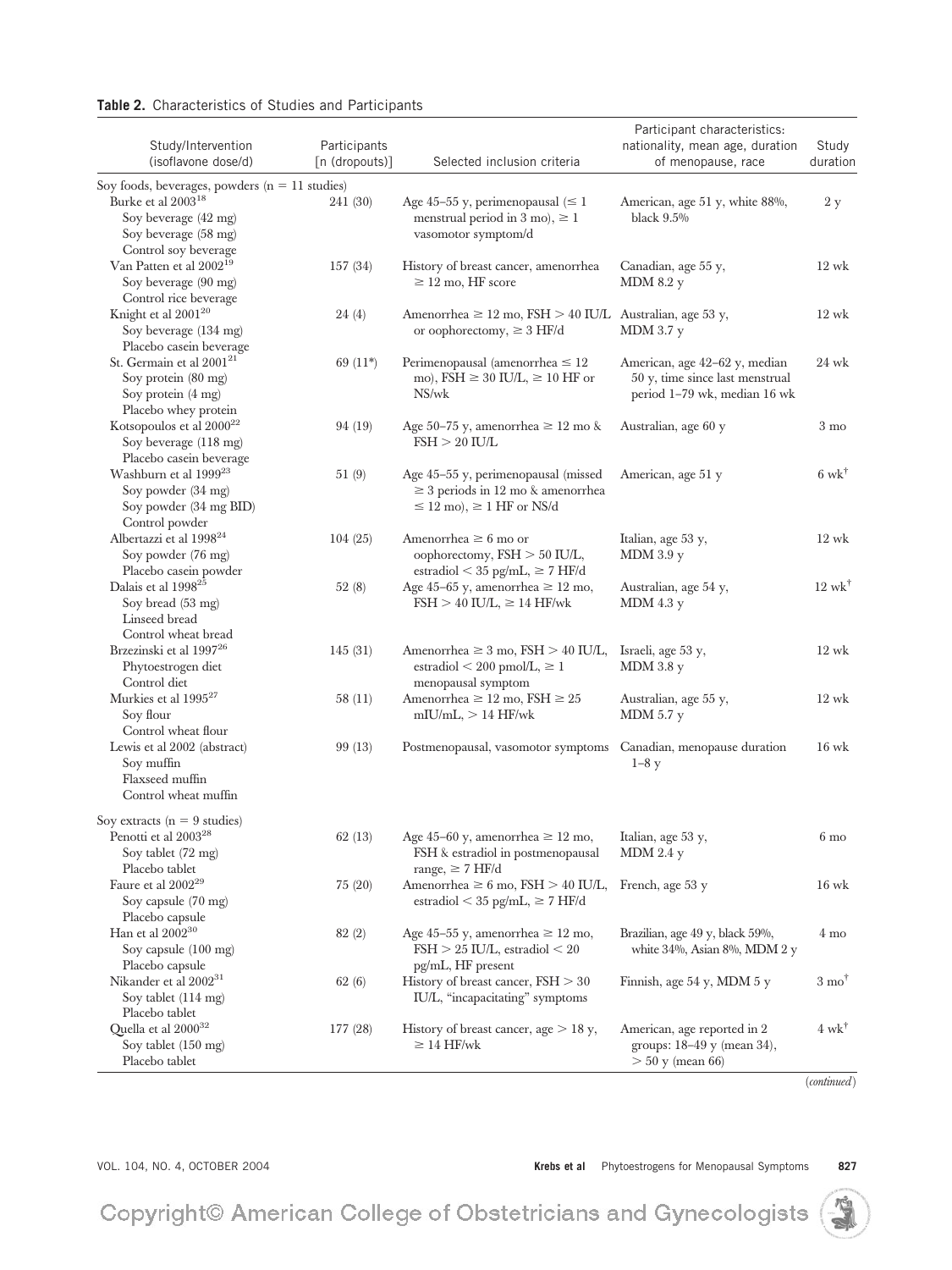|  | Table 2. Characteristics of Studies and Participants (continued) |  |  |  |  |  |
|--|------------------------------------------------------------------|--|--|--|--|--|
|--|------------------------------------------------------------------|--|--|--|--|--|

| Study/Intervention<br>(isoflavone dose/d)                                                                    | Participants<br>[n (dropouts)] | Selected inclusion criteria                                                                                              | Participant characteristics:<br>nationality, mean age, duration<br>of menopause, race | Study<br>duration        |
|--------------------------------------------------------------------------------------------------------------|--------------------------------|--------------------------------------------------------------------------------------------------------------------------|---------------------------------------------------------------------------------------|--------------------------|
| Scambia et al 2000 <sup>33</sup><br>Soy tablet $(50 \text{ mg})$<br>Placebo tablet                           | 39(0)                          | Amenorrhea $\geq 12$ mo or<br>oophorectomy, $\geq 3$ HF/d                                                                | Italian, age 54 y,<br>MDM $5.6y$                                                      | $6$ wk                   |
| Upmalis et al $2000^{34}$<br>Soy tablet (50 mg)<br>Placebo tablet                                            | 177 (55)                       | Age $> 50$ y, amenorrhea $\geq 6$ mo,<br>$FSH \geq 40$ mIU/mL, estradiol<br>$\leq$ 25 pg/mL, $\geq$ 5 HF/d               | American, age 55 y, white 76%,<br>black 13%, Hispanic 10%                             | $12 \text{ wk}$          |
| Yoles 2002 (abstract)<br>Soy tablet $(x)$<br>Placebo tablet                                                  | 102(x)                         | Postmenopausal                                                                                                           | Israeli                                                                               | $6 \text{ mo}$           |
| Brzezinski et al 1999 (abstract)<br>Soy capsule (22 mg)<br>Phytoestrogen diet<br>Placebo capsule             | 78(x)                          | Postmenopausal                                                                                                           | Australian                                                                            | $3 \text{ mo}$           |
| Red clover extracts ( $n = 5$ studies)                                                                       |                                |                                                                                                                          |                                                                                       |                          |
| Tice et al 2003 <sup>35</sup><br>Red clover $#1$ (80 mg)<br>Red clover $#2(57 \text{ mg})$<br>Placebo tablet | 252(6)                         | Age 45–60 y, amenorrhea $\times$ 2 mo &<br>$\geq 6$ of past 12 mo or oophorectomy,<br>$FSH > 30$ mIU/mL, $\geq 35$ HF/wk | American, age 52 y, white 85%,<br>black $10%$ ,<br>$MDM$ 3.3 $y$                      | $12$ wk                  |
| Jeri 2002 $36$<br>Red clover (40 mg)<br>Placebo tablet                                                       | 30(0)                          | Age $< 60$ y, postmenopausal $> 1$ y,<br>$FSH > 30$ mIU/mL, $\geq 5$ HF/d                                                | Peruvian, median age 52 y,<br>Hispanic 100%                                           | $14$ wk                  |
| van de Weijer and Barentson 2002 <sup>37</sup><br>Red clover (80 mg)<br>Placebo tablet                       | 30(6)                          | Amenorrhea $\geq 12$ mo, $> 5$ HF/d                                                                                      | Dutch, age 53 y                                                                       | $12 \text{ wk}$          |
| Baber et al 1999 <sup>38</sup><br>Red clover (40 mg)<br>Placebo tablet                                       | 51(8)                          | Age 45–60 y, amenorrhea $\geq 6$ mo,<br>$\text{FSH} \geq 30 \text{ mIU/mL}$ , $> 3 \text{ HF/d}$                         | Australian, age 54 y,<br>MDM 4 y                                                      | $3 \text{ mo}^{\dagger}$ |
| Knight et al 1999 <sup>39</sup><br>Red clover (40 mg)<br>Red clover (160mg)<br>Placebo tablet                | 37(2)                          | Age 40–65 y, amenorrhea $\geq 6$ mo<br>or oophorectomy, FSH > 40 IU/L,<br>$\geq$ 3 HF/d                                  | Australian, age 55 y,<br>MDM $5.5y$                                                   | $12 \text{ wk}$          |

HF, hot flush; MDM, mean duration of menopause; FSH, follicle-stimulating hormone; NS, night sweat; x, not reported.

\* Unclear from text when participants left study, before or after randomization.

† Crossover study design; duration is for each phase.

consistent with postmenopausal status. All 3 trials published as abstracts included postmenopausal women, but none provided details about inclusion requirements. Surgical menopause due to bilateral oophorectomy was grounds for exclusion in 2 trials,  $34,38$  but was specifically cited in inclusion criteria or not discussed in the others. All trials excluded women who were currently taking HT. Three trials<sup>19,31,32</sup> enrolled only women who had been treated for breast cancer. Trials required a wide range of symptom severity for enrollment, from mild to "incapacitating" symptoms. Seventeen trials specified a minimum number of hot flushes; the range was 1–7 per day.

Reporting of outcomes was inconsistent. Eighty percent  $(n = 20)$  of trials provided hot flush frequency outcomes. Nearly as many  $(n = 16)$  reported a menopause symptom scale or questionnaire. These instruments measured the presence and/or severity of various somatic and psychological symptoms. The most fre-

quently used were the Greene Climacteric Scale  $(n = 6)$ and the Kupperman Index  $(n = 3)$ . One trial used a modified version of the Kupperman index.<sup>21</sup> The Greene Climacteric Scale is a validated instrument based on a list of 21 symptoms graded on a 4-point severity scale. Symptoms are grouped into 3 categories, psychological, somatic, and vasomotor, with an additional question related to sexual interest. The Kupperman Index is an unvalidated measure, using a list of 11 symptoms rated on a 4-point severity scale. Seven trials used their own uniquely constructed scale or questionnaire to assess symptoms; none of these provided detailed information about construction of the instrument used.

### **Efficacy Outcomes**

Soy Foods, Beverages, or Powders. Ten studies published in full,  $18-27$  involving 995 participants, and 1

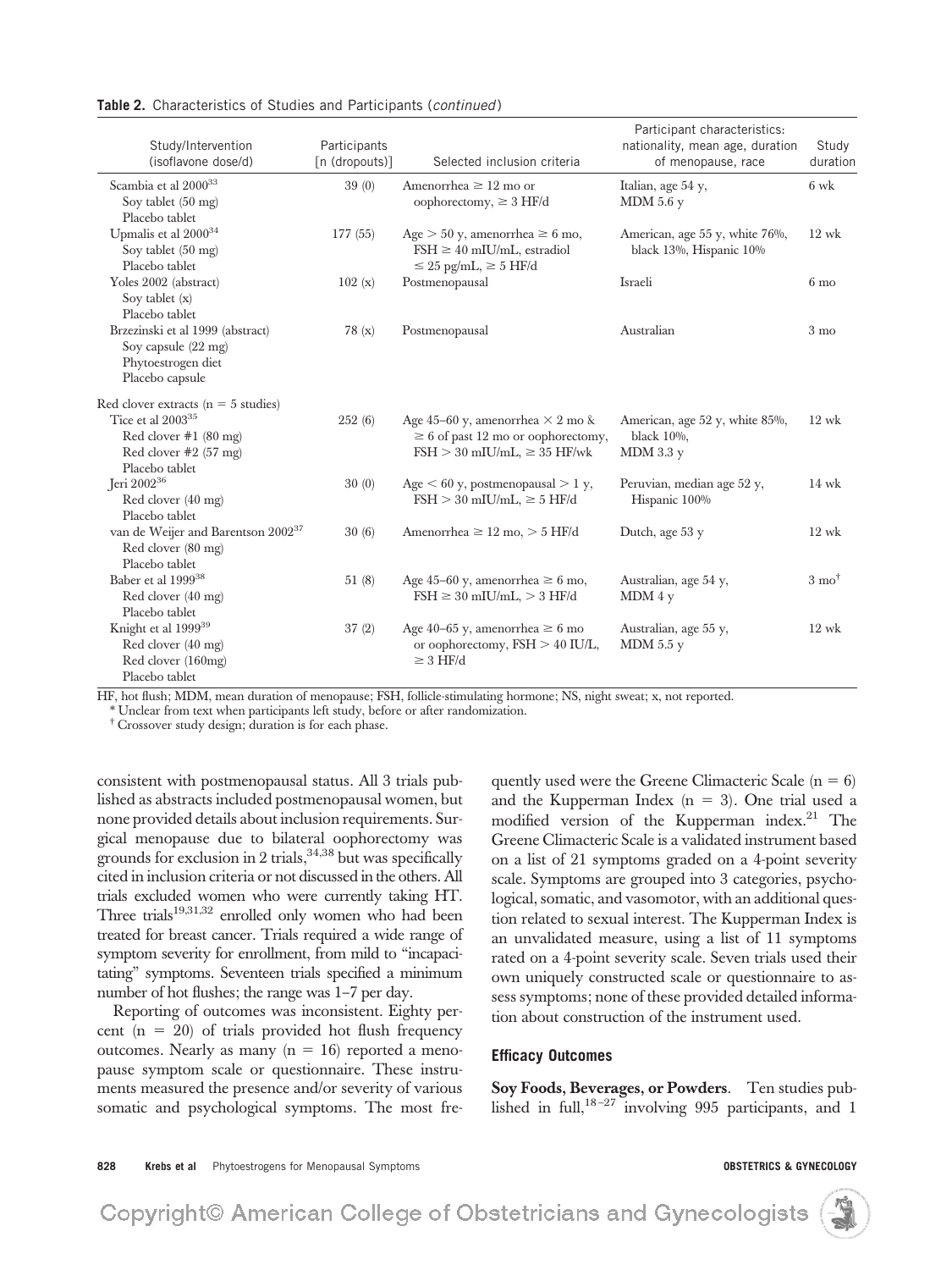abstract (Lewis et al, Menopause), involving 99 participants, compared a soy food, beverage, or powder supplement with a placebo or control. Ten of these trials used a soy beverage, powder, or flour (used in baked goods) as the dietary intervention. In the other trial in this category, participants in the intervention group were asked to substitute foods rich in phytoestrogens (both isoflavones and lignans) for a quarter of their total daily caloric intake, while those in the control group ate their usual diet but were instructed to avoid foods containing phytoestrogens.26 The total daily isoflavone dose was identified in 8 of the 11 trials, and ranged from 34 to 134 mg/d.

Overall, trials did not show a beneficial effect of soy food or beverage supplementation on menopausal symptoms. Table 3 provides details of study results. Seven of 8 trials evaluating hot flush frequency failed to show improvement in the phytoestrogen group compared with control.

Five trials of soy foods, involving 531 participants, provided enough information about hot flush outcomes to allow calculation of effect sizes (Table 4). These were not pooled because of variations in participant characteristics, treatments, and study design. Effect sizes were negative (favoring placebo) in 3 trials and positive (favoring soy) in 2 trials. Effect sizes were in the small-tomedium range. The only study with a medium effect size in favor of soy was very small, with only 24 randomized participants, 4 of whom withdrew from the trial and were not included in the analysis.<sup>20</sup>

Eight trials (7 fully published and 1 abstract) reported symptom score outcomes; each used a different questionnaire or scale (Table 3). No trial found a difference in overall symptom score between the soy and control groups. Two trials did report improvement in subscale scores in the soy diet group compared with placebo. In one study, in which participants recorded severity of individual symptoms on a questionnaire, benefit was reported for vaginal dryness and hot flush severity, but not for the other 7 measures. $^{26}$  In a second study, improvement was seen in hot flush severity and estrogenic symptom score, an unvalidated questionnaire-based measure.<sup>23</sup>

Soy Extracts. Seven published trials, $28-34$  involving 674 participants, and two abstracts (Yoles. Obstet Gynecol; Brzezinski et al, Menopause), involving an additional 180 women, compared soy-derived isoflavones in capsule or tablet form with placebo. Each trial tested a different product, and the isoflavone dose ranged from 50 to 150 mg/d.

Results from the 9 soy extract studies were mixed. Five fully published trials evaluated effect on hot flush frequency. Three, including the 2 largest soy extract tri $als$ ,  $32,34$  with 177 participants each, found no significant difference between soy and placebo groups.28,32,34 The other 2 trials, involving a combined total of 114 participants, did show significant improvement in hot flush frequency with soy extract compared with placebo.<sup>29,33</sup>

Two soy extract studies reported sufficient data for the calculation of effect sizes: one favored placebo with a small effect size<sup>28</sup> and the other favored soy with a moderate effect size<sup>29</sup> (Table 4). The latter was a trial of a proprietary soy extract, Phytosoya (Arkopharma, Carros, France), involving 75 women with a minimum of 7 moderate-to-severe hot flushes per day. It was a doubleblind, multicenter trial in which results were analyzed using both per protocol and intention-to-treat methods; adequacy of treatment allocation concealment was unclear.

Five trials of soy extracts, 3 published in full and 2 as abstracts, reported symptom score outcomes, with mixed results (Table 3). One trial, involving 82 participants, found a significant improvement in Kupperman Index score compared with placebo.<sup>30</sup> Another, involving 62 patients, did not find any difference between groups on either Kupperman Index or a visual analog scale.<sup>31</sup> A third trial used the Greene Climacteric Scale and found a significant treatment effect on 2 specific symptoms (hot flushes and night sweats) but did not report the total score or subscores.<sup>33</sup> One abstract found that the percentage of participants reporting improvement was higher in the phytoestrogen group on 12 of 15 domains of a symptom questionnaire (Yoles. Obstet Gynecol). The second abstract reported improvement in hot flush rate and symptom scores from baseline in the active group but did not provide any statistical comparisons between groups (Brzezinski et al, Menopause).

Red Clover Extracts. Five published trials, involving a total of 400 women, compared red clover extract with placebo.<sup>35-39</sup> All of these trials tested a proprietary formula, Promensil (Novogen Ltd, Sydney, Australia). One trial<sup>35</sup> included a third arm with another proprietary treatment, Rimostil (Novogen Ltd, Sydney, Australia).

Overall, red clover extract did not improve menopausal symptoms compared with placebo. All trials reported hot flush frequency outcomes, and only the 2 smallest trials, $36,37$  enrolling 30 women each, found a significant improvement in hot flush frequency in the red clover group. All but one trial<sup>36</sup> reported Greene Climacteric Scale score; none found any difference in score between groups. The largest and highest quality trial of red clover extract, $35$  involving 252 participants, compared 2 different proprietary red clover products, Promensil and Rimostil, with placebo. This trial did not find

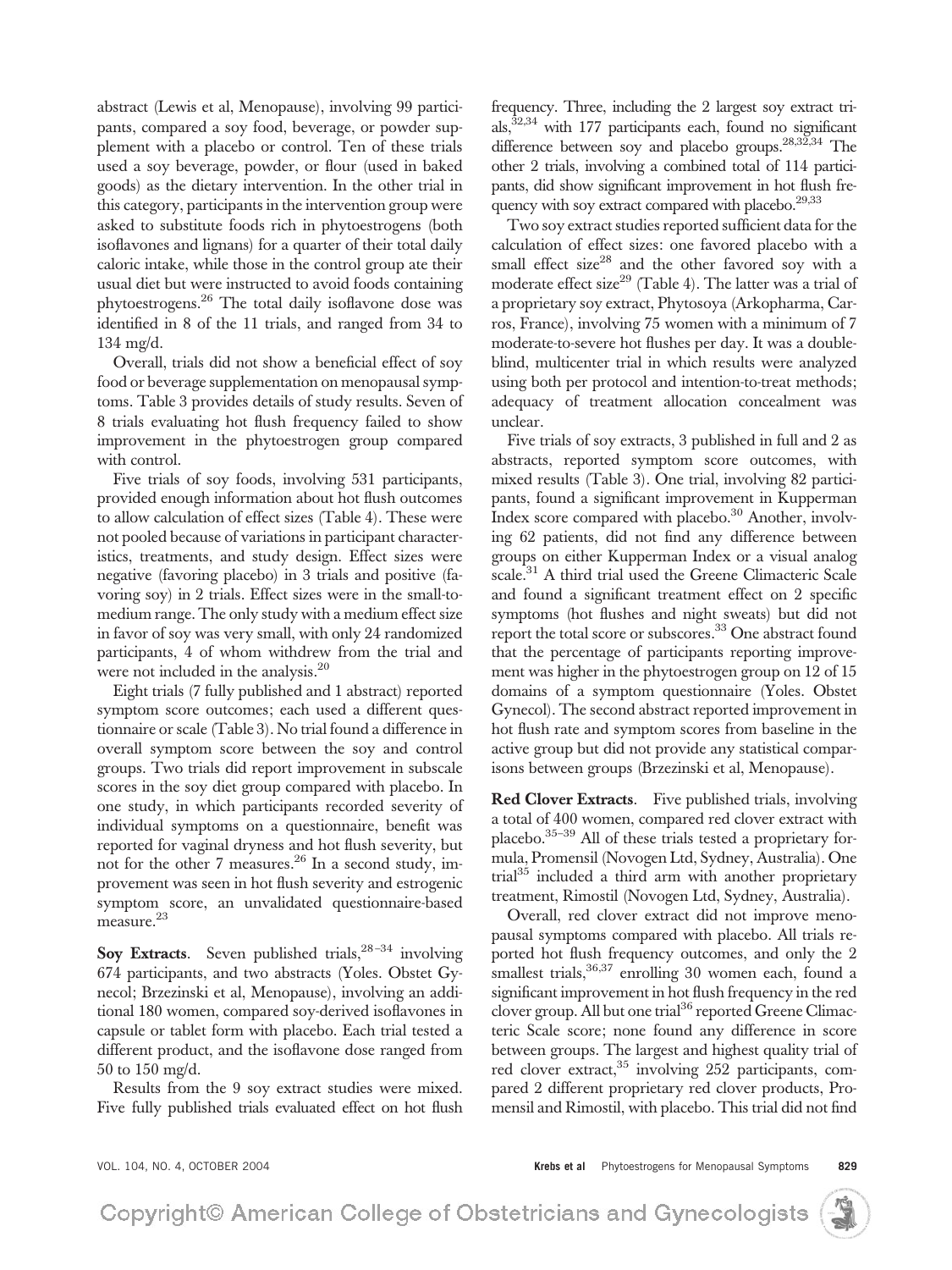| Study/Intervention                                                  | Baseline HF/d<br>$[mean (SD*)]$ | HF/day at trial end,<br>$[mean (SD*)]$ | Decrease HF/d<br>(P, PE vs control) | Symptom score, results<br>summary (P, PE vs control)                                              |
|---------------------------------------------------------------------|---------------------------------|----------------------------------------|-------------------------------------|---------------------------------------------------------------------------------------------------|
| Soy foods, beverages, powders $(n = 11$ studies)                    |                                 |                                        |                                     |                                                                                                   |
| Burke et al 2003 <sup>18</sup>                                      |                                 |                                        |                                     | No score. HF severity improved                                                                    |
| Soy $(42 \text{ mg})$                                               | $2.6$ (SE 0.31)                 | $1.5$ (SE 0.29)                        | 1.1 $(P=.1)$                        | similarly in all 3 groups.                                                                        |
| Soy $(58 \text{ mg})$                                               | 3.2 (SE 0.38)                   | 1.3 (SE 0.28)                          | 1.9                                 |                                                                                                   |
| Control                                                             | $3.5$ (SE 0.38)                 | $0.8$ (SE 0.2)                         | 2.7                                 |                                                                                                   |
| Van Patten et al 2002 <sup>19</sup>                                 |                                 |                                        |                                     | No score. HF score intensity $\times$                                                             |
| Soy                                                                 | 7.1(4.3)                        | 5.3(4.1)                               | 1.8 $(P = NS)$                      | frequency improved in both                                                                        |
| Control                                                             | 7.4 $(6.4)$                     | 4.9(3.9)                               | 2.5                                 | groups: soy 11.7 to 8.3; placebo<br>13.1 to 7.8.                                                  |
| Knight et al 2001 <sup>20</sup>                                     |                                 |                                        |                                     | Greene score improved in both                                                                     |
| Soy                                                                 | 50.2(13.6)/wk                   | 29.1 (42.5)/wk                         | 21.1 $(P = NS)$                     | groups: soy 18.7 to 7.7; placebo                                                                  |
| Placebo                                                             | 56.2 (26.5)/wk                  | $45.5 \ (31.3)$ /wk                    | 10.7                                | 19.4 to 10.7.                                                                                     |
| St. Germain et al 2001 <sup>21</sup>                                |                                 |                                        |                                     | No score. Decrease in HF                                                                          |
| Soy $(80 \text{ mg})$                                               | $37$ /wk $^{\dagger}$           | $18$ /wk $^{\dagger}$                  | 19 ( $P = .18$ )                    | frequency was reported by 54-                                                                     |
| Soy $(4 \text{ mg})$                                                | $37\text{/wk}^+$                | $37$ /wk $^{\dagger}$                  | $\boldsymbol{0}$                    | 76% of participants ( $P = .49$ ).                                                                |
| Placebo                                                             | $32/wk^{\dagger}$               | $17$ /wk $^{\dagger}$                  | 15                                  |                                                                                                   |
| Kotsopoulos et al 2000 <sup>22</sup>                                |                                 |                                        |                                     | "Validated questionnaire": facial                                                                 |
|                                                                     |                                 |                                        |                                     |                                                                                                   |
| Soy                                                                 | X                               | $\mathbf X$                            | $\mathbf X$                         | hair, dry skin, & libido improved                                                                 |
| Placebo                                                             | $\mathbf X$                     | $\mathbf X$                            |                                     | in both groups; vaginal dryness<br>improved in soy group.                                         |
| Washburn et al 1999 <sup>23</sup>                                   |                                 |                                        |                                     | Questionnaire-based score: BID                                                                    |
| Soy daily                                                           | $\mathbf X$                     | $23.1/wk$ (SE 4.9)                     | $P = NS$                            | soy improved HF severity $(P<$                                                                    |
| Soy BID                                                             | $\mathbf X$                     | $22.3/wk$ (SE 2.7)                     | $P = NS$                            | $.001)$ & estrogenic symptom                                                                      |
| Control                                                             | X                               | $21.3$ /wk (SE 3)                      |                                     | score ( $P < .05$ ). GI, sleep,                                                                   |
| Albertazzi et al 1998 <sup>24</sup>                                 |                                 |                                        |                                     | general health scores similar.<br>Kupperman "values as a whole                                    |
| Soy                                                                 | 11.4                            | 6.4                                    | 5.0 $(P < .01)$                     | did not change." No details                                                                       |
| Placebo                                                             | 10.9                            | 7.5                                    | 3.4                                 | reported.                                                                                         |
| Dalais et al 1998 <sup>25</sup>                                     |                                 |                                        |                                     | No score. HF rate decreased 22%,                                                                  |
|                                                                     |                                 |                                        |                                     |                                                                                                   |
| Soy<br>Linseed                                                      | X                               | $\mathbf X$                            | $\mathbf X$                         | $41\%$ , and $51\%$ in soy, linseed,                                                              |
|                                                                     | X                               | $\mathbf X$                            |                                     | and control groups,                                                                               |
| Control                                                             | X                               | $\mathbf X$                            |                                     | respectively.                                                                                     |
| Brzezinski et al 1997 <sup>26</sup>                                 |                                 |                                        |                                     | Questionnaire-based score: PE-diet                                                                |
| PE diet                                                             | X                               | $\mathbf X$                            | $\mathbf X$                         | 10.65 to 5.31, control 9.23 to 4.79                                                               |
| Control                                                             | X                               | $\mathbf X$                            |                                     | $(P = NS)$ . PE diet improved vagi-<br>nal dryness ( $P = .004$ ) & HF<br>$(P = .005)$ subscores. |
| Murkies et al 1995 <sup>27</sup>                                    |                                 |                                        |                                     | Symptom scores (12 symptoms on                                                                    |
|                                                                     | 6.0 (SEM 0.5)                   | 3.5 (SEM $0.6$ )                       | 2.5 $(P=.82)$                       | a 4-point scale) improved simi-                                                                   |
| Soy                                                                 |                                 |                                        |                                     |                                                                                                   |
| Control                                                             | 5.3 (SEM 0.5)                   | $4.0$ (SEM 0.6)                        | 1.3                                 | larly in both groups $(P = .90)$ .                                                                |
| Lewis et al 2002 (abstract)                                         |                                 |                                        |                                     | Menopause-specific quality of Life                                                                |
| Soy                                                                 | x                               | X                                      | $P = .46$                           | score: all groups improved                                                                        |
| Flaxseed                                                            | X                               | $\mathbf X$                            |                                     | similarly $(P = .86)$ .                                                                           |
| Control                                                             | X                               | $\mathbf X$                            |                                     |                                                                                                   |
| Soy extracts ( $n = 9$ studies)<br>Penotti et al 2003 <sup>28</sup> |                                 |                                        |                                     | No score.                                                                                         |
|                                                                     | 9.9(4.5)                        | 4.6(3.8)                               | 5.3 $(P = NS)$                      |                                                                                                   |
| Soy                                                                 |                                 |                                        |                                     |                                                                                                   |
| Placebo                                                             | 8.6(2.9)                        | 4.0(3.9)                               | 4.6                                 |                                                                                                   |
| Faure et al 2002 <sup>29</sup>                                      |                                 |                                        |                                     | No score. Percentage reporting >                                                                  |
| Soy                                                                 | 10.1(6.4)                       | 3.9 (SEM 0.7)                          | 6.4 $(P = .01)$                     | 50% reduction in HF: soy 66%,                                                                     |
| Placebo                                                             | 9.4(3.4)                        | 7.0 (SEM 1.2)                          | 2.2                                 | placebo 32%.                                                                                      |
| Han et al 2002 <sup>30</sup>                                        |                                 |                                        |                                     | Kupperman: soy 44.6 to 24.9;                                                                      |
| Soy                                                                 | X                               | $\mathbf X$                            | x                                   | placebo 40.3 to 41.6 ( $P < .01$ ).                                                               |
| Placebo                                                             | X                               | $\mathbf X$                            |                                     |                                                                                                   |

(*continued* )

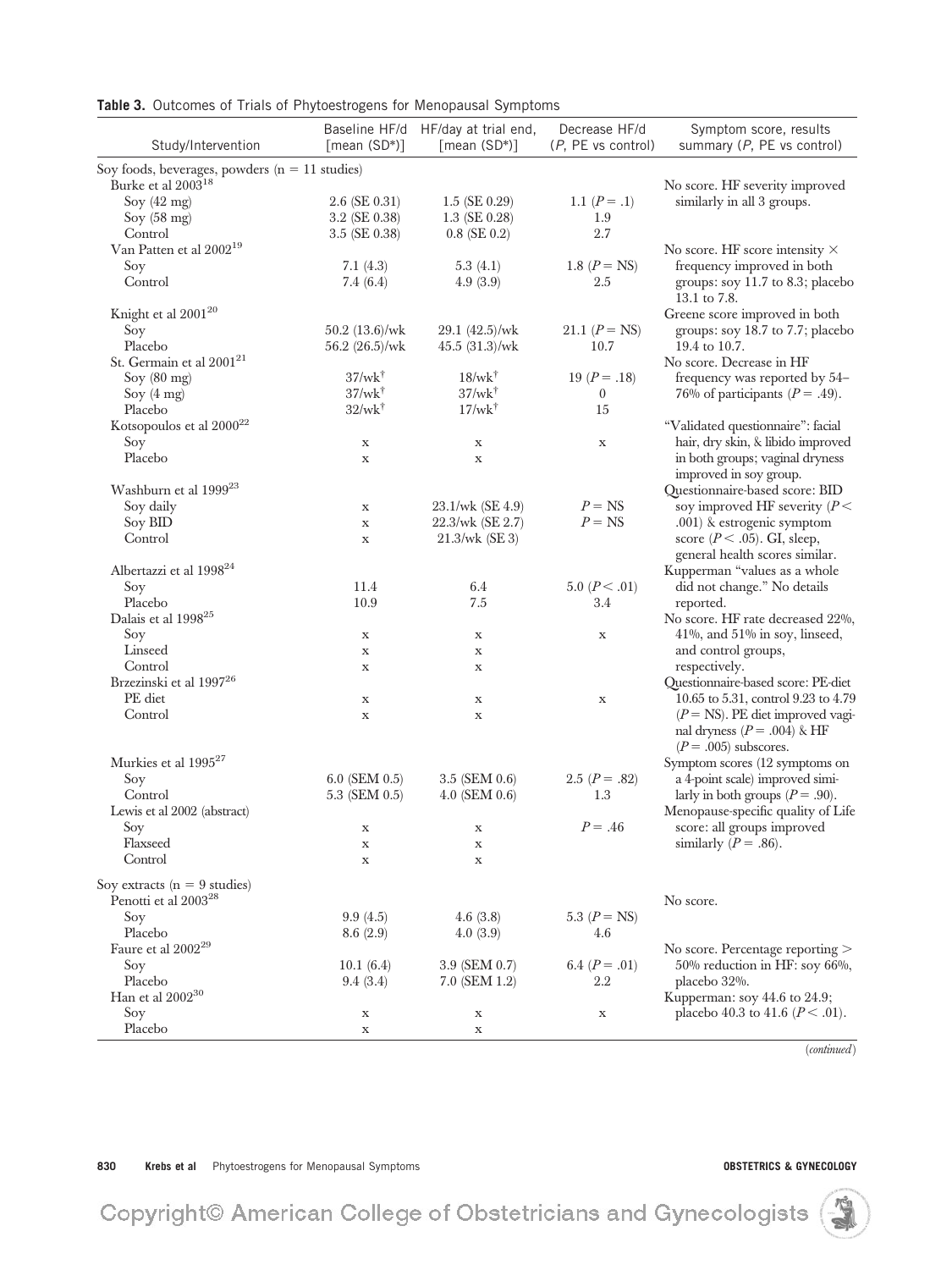|  |  |  |  |  |  | Table 3. Outcomes of Trials of Phytoestrogens for Menopausal Symptoms (continued) |  |  |
|--|--|--|--|--|--|-----------------------------------------------------------------------------------|--|--|
|--|--|--|--|--|--|-----------------------------------------------------------------------------------|--|--|

| Study/Intervention                             | Baseline HF/d<br>[mean (SD*)] | HF/day at trial end,<br>[mean (SD*)] | Decrease HF/d<br>(P, PE vs control)    | Symptom score, results<br>summary (P, PE vs control)          |
|------------------------------------------------|-------------------------------|--------------------------------------|----------------------------------------|---------------------------------------------------------------|
| Nikander et al 2002 <sup>31</sup>              |                               |                                      |                                        | Kupperman: soy 27 to 22.8; pla-                               |
| Soy                                            | $\mathbf X$                   | X                                    | $\mathbf X$                            | cebo 27.5 to 23.5 ( $P = .992$ ). No                          |
| Placebo                                        | $\mathbf X$                   | X                                    | $\mathbf X$                            | difference in HF, depression, anx-                            |
|                                                |                               |                                      |                                        | iety, work-ability, & self-confi-                             |
|                                                |                               |                                      |                                        | dence indices.                                                |
| Quella et al 2000 <sup>32</sup>                |                               |                                      |                                        | No score. HF frequency $\times$                               |
| Soy                                            | $6.9*$                        | X                                    | $P = NS$                               | severity: no difference between                               |
| Placebo                                        | $7.6*$                        | $\mathbf x$                          |                                        | groups. Percentage reporting $>$                              |
|                                                |                               |                                      |                                        | 50% reduction in HF rate: soy                                 |
|                                                |                               |                                      |                                        | 24%; placebo 36% ( $P = .01$ ).                               |
| Scambia et al 2000 <sup>33</sup>               |                               |                                      |                                        | Greene total & subscores not re-                              |
| Soy                                            | 33/wk(5.1)                    | X                                    | $45\%$ <sup>†</sup> ( <i>P</i> < .01)  | ported. Items $19 \& 20$ (HF $\&$                             |
| Placebo                                        | $27$ /wk $(5.2)$              | $\mathbf X$                          | $25\%$ <sup>T</sup>                    | night sweats) significantly im-                               |
|                                                |                               |                                      |                                        | proved in soy group $(P < .001)$ .                            |
| Upmalis et al 2000 <sup>34</sup>               |                               |                                      | $28\%$ <sup>†</sup> ( <i>P</i> = .078) | No score. Improvement in HF                                   |
| Soy<br>Placebo                                 | 8.1(3.3)                      | X                                    | $18\%$ <sup>†</sup>                    | severity: soy 28%; placebo<br>$20\%$ <sup>†</sup> $(P=.01)$ . |
| Yoles 2002 (abstract)                          | 9.1(5.3)                      | X                                    |                                        | Questionnaire: 12 of 15 variables                             |
| Soy                                            | X                             |                                      | X                                      | improved significantly in soy                                 |
| Placebo                                        | $\mathbf X$                   | X<br>X                               |                                        | group. Percentage reporting                                   |
|                                                |                               |                                      |                                        | decrease in HF: soy 76%;                                      |
|                                                |                               |                                      |                                        | placebo 19% ( $P < .001$ ).                                   |
| Brzezinski et al 1999 (abstract)               |                               |                                      |                                        | Symptom score decreased from                                  |
| Soy                                            | 3.9(4.2)                      | 1.8(1.5)                             | 2.1 $(P = x)$                          | baseline in the 2 soy groups, but                             |
| PE diet                                        | 6.2(6.2)                      | 5.3(3.6)                             | 1.0                                    | not in the placebo group.                                     |
| Placebo                                        | $\mathbf X$                   | $\mathbf X$                          |                                        |                                                               |
| Red clover extracts ( $n = 5$ studies)         |                               |                                      |                                        |                                                               |
| Tice et al 2003 <sup>35</sup>                  |                               |                                      |                                        | Greene subscales improved                                     |
| RC#1                                           | 8.5(4.8)                      | 5.1 (CI 4.2–6.0)                     | 3.4 $(P > .2)$                         | similarly in all groups $(P > .23)$ .                         |
| RC#2                                           | 8.1(3.0)                      | 5.4 (CI $4.4-6.3$ )                  | 2.7 $(P > .2)$                         |                                                               |
| Placebo                                        | 7.8(2.4)                      | $5.0$ (CI 4.3-5.8)                   | 2.8                                    |                                                               |
| Jeri 2002 <sup>36</sup>                        |                               |                                      |                                        | No score. HF severity (scale of                               |
| RC                                             | 7.0(0.5)                      | 3.6(0.3)                             | 3.4 $(P < .001)$                       | $(0-3)$ : clover 2.53 to 1.33;                                |
| Placebo                                        | 5.7(0.4)                      | 5.1(0.3)                             | 0.6                                    | placebo 2.0 to 2.0 ( $P < .001$ )                             |
| van de Weijer and Barentson 2002 <sup>37</sup> |                               |                                      |                                        | Greene score: clover 12.5 to 10.9;                            |
| RC                                             | 5.4(2.6)                      | 3.4(3)                               | $2 (P = .0154)$                        | placebo 13.75 to 14.55 $(P = NS)$ .                           |
| Placebo                                        | 5.8(5)                        | 6.0(5.5)                             | Increase 0.2                           |                                                               |
| Baber et al 1999 <sup>38</sup>                 |                               |                                      |                                        | Greene score: clover 10.24 to 7.23;                           |
| RC                                             | 5.4 $(2.77 \text{ SE})$       | 4.2 $(3.22 \text{ SE})$              | 1.2 $(P = NS)$                         | placebo 9.5 to 6.93 ( $P = .158$ ).                           |
| Placebo                                        | $5.5(2.84 \text{ SE})$        | 3.7 (2.77 SE)                        | 1.8                                    |                                                               |
| Knight et al 1999 <sup>39</sup>                |                               |                                      |                                        | Greene score: 40 mg clover 19.9 to                            |
| RC(40 mg)                                      | 6.9(2.1)                      | 4.9(4.8)                             | 2.0 $(P = NS)$                         | 11.2; 160 mg clover 19.9 to 14.7;                             |
| RC(160 mg)                                     | 9.0(5.2)                      | 5.9(4.6)                             | 3.1 $(P = NS)$                         | placebo 18.5 to 9.9 ( $P = NS$ ).                             |
| Placebo                                        | 8.6(4.6)                      | 5.8(4.5)                             | 2.8                                    |                                                               |

BID, twice a day; HF, hot flash; PE, phytoestrogen; RC, red clover; x, not reported; NS, no significant difference between comparison groups, no *P* value given; CI, confidence interval.

\* Except where otherwise noted.

† Numbers not reported in text, estimated from figure.

‡ Numbers reported are for initial group assignment before crossover.

any difference in hot flush frequency or Greene score between groups, although all groups improved from baseline.

Hot flush frequency data from participants reporting outcomes in the red clover trials were combined to provide an overall estimate of effectiveness that was weighted proportionally to the study sample sizes (Fig.

1). Results from the Rimostil arm of the Tice et al trial35  $(n = 83)$  were not included in the pooled analysis. For the Knight et al trial,<sup>39</sup> which compared 3 arms (red clover 40 mg, red clover 160 mg, and placebo), we have presented pooled analyses using the 40-mg arm. The weighted mean difference in hot flush frequency was  $-0.60$  (95% confidence interval [CI]  $-1.71$  to 0.51)

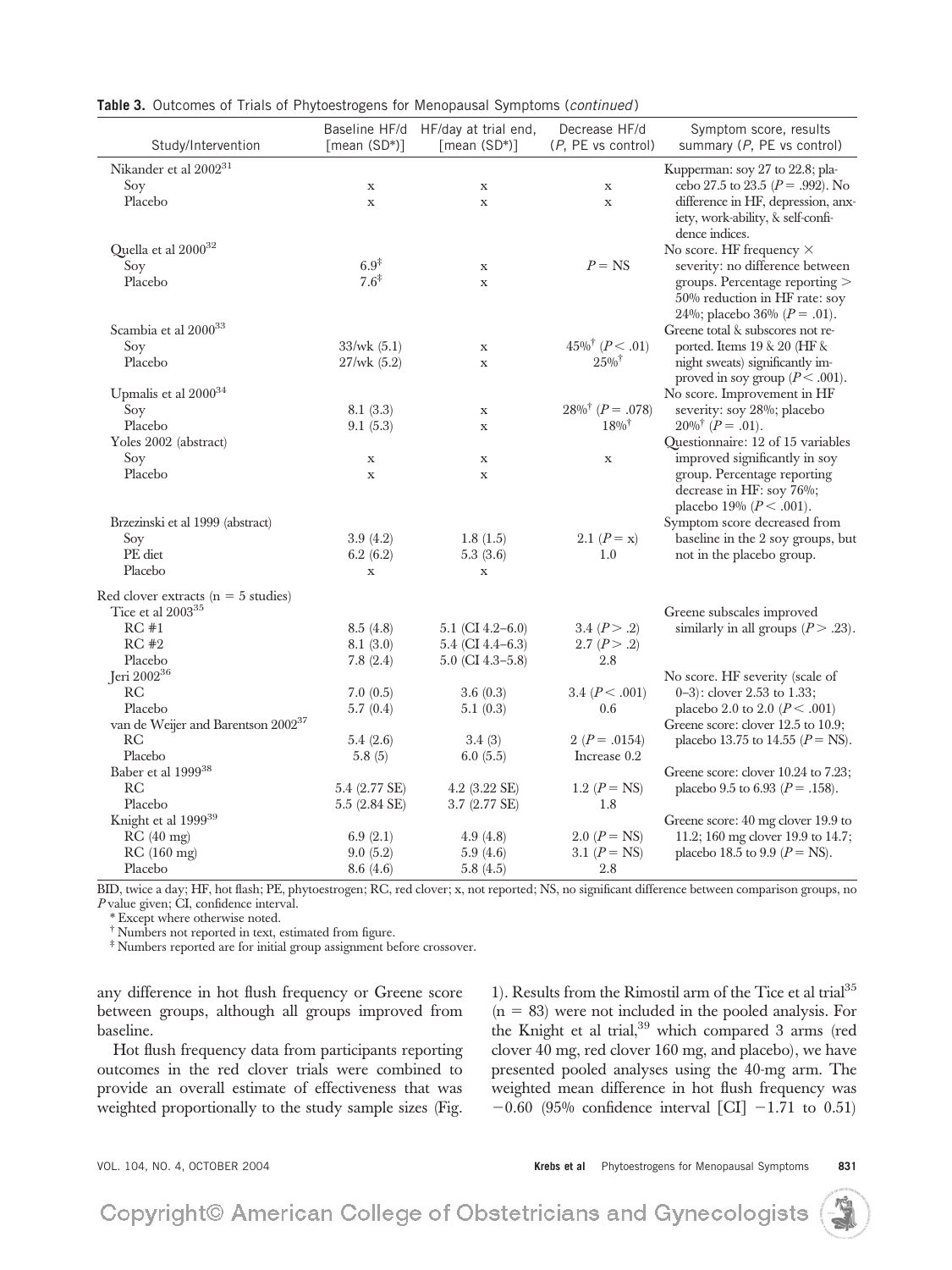| Table 4. Effect Sizes for Soy Trials |
|--------------------------------------|
|--------------------------------------|

| Study                               | Effect size |  |  |
|-------------------------------------|-------------|--|--|
| Soy foods, beverages, powders       |             |  |  |
| Burke et al 2003 <sup>18</sup>      |             |  |  |
| $42 \text{ mg}$                     | $-0.324$    |  |  |
| $58 \text{ mg}$                     | $-0.253$    |  |  |
| Van Patten et al 2002 <sup>19</sup> | $-0.100$    |  |  |
| Knight et al 2001 <sup>20</sup>     | 0.439       |  |  |
| Washburn et al 1999 <sup>23</sup>   |             |  |  |
| Daily dose                          | $-0.068$    |  |  |
| Twice a day dose                    | $-0.031$    |  |  |
| Murkies et al $1995^{27}$           | 0.155       |  |  |
| Soy extracts                        |             |  |  |
| Penotti et al 2003 <sup>28</sup>    | $-0.156$    |  |  |
| Faure et al 2002 <sup>29</sup>      | 0.533       |  |  |

Effect size is the difference in mean hot flush frequency outcomes between soy and control groups, divided by the standard deviation. A negative value favors placebo, and a positive value favors soy. Effect sizes of 0.2, 0.5, and 0.8 are cutoff values for small, moderate, and large treatment effects, respectively.

overall, indicating no statistically significant improvement in hot flush frequency with red clover extract treatment. Results were essentially unchanged when analyses were done using the 160-mg arm from the Knight trial instead. When trials were divided into 2 subgroups by daily dose, weighted mean differences were not significant for either dose. In addition, results did not vary greatly when we analyzed only studies with adequate allocation concealment. The weighted mean difference of the 3 trials was  $-0.37$  (95% CI  $-1.69$  to 0.95).35,37,39

**Flaxseed Products.** Two trials (one fully published and one abstract) randomized participants to a flaxseed arm in addition to soy and control arms (Lewis et al, Menopause). $25$  The published trial found a significant improvement in hot flush rate in both the soy and flaxseed arms compared with baseline, but didn't report any statistical comparisons between groups. $25$  The abstract found that quality of life scores and hot flushes improved in all groups with time, but did not find any significant differences between groups (Lewis et al, Menopause).

Studies Involving Participants With a History of **Breast Cancer.** Three trials,<sup>19,31,32</sup> involving a total of 396 participants, evaluated phytoestrogens for the treatment of menopausal symptoms in breast cancer survivors. One trial evaluated a soy beverage,  $19$  and 2 trials evaluated a soy extract tablet. One of these trials $31$ excluded patients currently taking selective estrogen receptor modulators, such as tamoxifen, whereas the other 2 studies included such patients.

None of the 3 trials involving breast cancer survivors found evidence to support the use of phytoestrogens for

| Study/                                                                                                           |                | <b>Red clover extracts</b> |                   | Placebo                  | Weighted mean difference |        |                |              | Weight<br>% | Weighted mean difference /<br>(random)<br>95% CI |
|------------------------------------------------------------------------------------------------------------------|----------------|----------------------------|-------------------|--------------------------|--------------------------|--------|----------------|--------------|-------------|--------------------------------------------------|
| Subcategory                                                                                                      | N<br>mean (SD) |                            | N                 | mean (SD)                |                          | 95% CI |                |              |             |                                                  |
| Promensil 40 mg/d                                                                                                |                |                            |                   |                          |                          |        |                |              |             |                                                  |
| Baber 199938                                                                                                     |                | 42 4.22 (3.22)             |                   | 46 3.72 (2.77)           |                          |        |                |              | 24.8        | $0.50(-0.76 - 1.76)$                             |
| Jeri 2002 <sup>36</sup>                                                                                          |                | $15$ 3.60 (1.16)           |                   | $15$ 5.10 (1.16)         |                          |        |                |              | 30.8        | $-1.50$ ( $-2.33 - 0.67$ )                       |
| Knight 1999 <sup>39</sup>                                                                                        |                | 12 4.90 (4.80)             |                   | 12 5.80 (4.50)           |                          |        |                |              | 11.7        | $-0.90$ ( $-4.62 - 2.82$ )                       |
| Subtotal (95% CI) 69                                                                                             |                |                            | 73                |                          |                          |        |                |              | 67.3        | $-0.65$ ( $-2.12 - 0.83$ )                       |
| Promensil 80 mg/d                                                                                                |                |                            |                   |                          |                          |        |                |              |             |                                                  |
| Tice 2003 <sup>35</sup>                                                                                          |                | 84 5.10 (4.21)             |                   | 85 5.00 (3.76)           |                          |        |                |              | 25.6        | $0.10$ (-1.10-1.30)                              |
| van de Weijer<br>200237                                                                                          |                | $15$ 3.35 (3.00)           |                   | $11 \quad 6.04 \ (5.50)$ |                          |        |                |              | 7.1         | $-2.69$ $(-6.28 - 0.90)$                         |
| Subtotal (95% CI) 99                                                                                             |                |                            | 96                |                          |                          |        |                |              | 32.7        | $-0.76$ $(-3.29 - 1.76)$                         |
| Total (95% CI)                                                                                                   | 168            |                            | 169               |                          |                          |        |                |              | 100.0       | $-0.60$ $(-1.71 - 0.51)$                         |
| Test for heterogeneity: $\gamma^2$ = 9.95, df = 4 (P = .04)<br>Test for overall effect: $Z = 1.12$ ( $P = .26$ ) |                |                            |                   |                          |                          |        |                |              |             |                                                  |
|                                                                                                                  |                |                            |                   |                          | $-4$                     | $-2$   | $\mathbf 0$    | $\mathbf{z}$ | 4           |                                                  |
|                                                                                                                  |                |                            | Favors red clover |                          |                          |        | Favors placebo |              |             |                                                  |

**Fig. 1.** Frequency of hot flushes per day, red clover extracts versus placebo. SD, standard deviation; CI, confidence interval. *Krebs. Phytoestrogens for Menopausal Symptoms. Obstet Gynecol 2004.*

**832 Krebs et al** Phytoestrogens for Menopausal Symptoms **OBSTETRICS & GYNECOLOGY**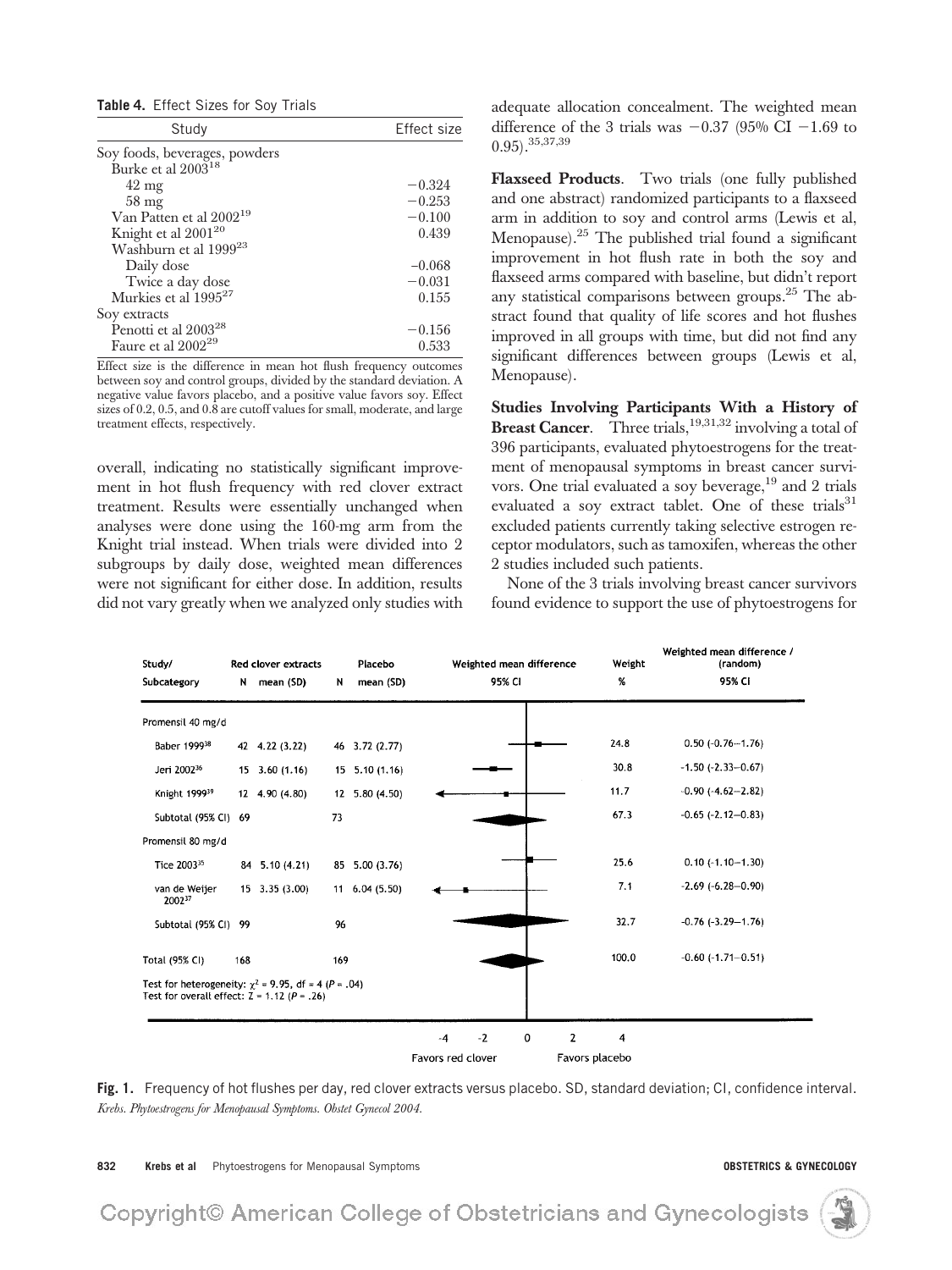treatment of menopausal symptoms in this population. Hot flush frequency did not differ significantly between groups in the 2 studies that measured this outcome.<sup>19,32</sup> The third trial $31$  evaluated symptoms with the Kupperman Index and a visual analog scale and found no difference between treatment and placebo groups.

### **Adverse Effects**

Twelve published trials reported at least some information about adverse effects. Only 2 trials, both of which tested a soy beverage, found more adverse symptoms in the phytoestrogen group. In one study, 47% of participants in the soy group complained of gastrointestinal symptoms, compared with 22% in the placebo group.<sup>19</sup> In the other study, 75% of soy group and 17% of control group participants reported gastrointestinal symptoms or supplement unpalatability; in addition, 25% of the soy group dropped out because of dislike of the supplement taste. $^{20}$  In the other 10 trials, adverse effects were reported at similar rates in the active and placebo groups, with the most commonly reported symptoms being gastrointestinal, including nausea, diarrhea, constipation, and bloating. Gastrointestinal intolerance and objections to taste were most problematic in the studies using food, powder, and beverage supplements.

Breast tenderness and vaginal bleeding, common adverse effects seen with estrogen therapy, were rarely reported in these trials. One trial reported vaginal spotting in 7% of the soy group and 2% of the placebo group.<sup>19</sup> Only one case of breast tenderness was reported, in a placebo group participant. In addition, 4 published trials<sup>28,30,34,38</sup> and one abstract (Yoles. Obstet Gynecol) evaluated endometrial thickness. There was no change reported in any trial.

# **CONCLUSION**

The available evidence suggests that phytoestrogens are not superior to placebo for relief of menopausal symptom frequency or severity. The findings were similar across different types and doses of phytoestrogen products, and across varying populations of women with menopausal symptoms, regardless of duration of menopause, history of breast cancer, and baseline severity of symptoms. Phytoestrogen regimens were generally well tolerated. However, our conclusions are limited by the quality of evidence available.

This systematic review does provide the most comprehensive assessment to date of the efficacy and adverse effects of phytoestrogens for treatment of hot flushes and other menopausal symptoms. Previous reviews<sup>41,42</sup> of phytoestrogens for menopausal symptoms did not include numerous recent trials, including the largest and

highest quality study available.<sup>35</sup> In addition, no previous review was able to determine a pooled effect for red clover or to calculate standardized effect sizes for soy products. The largest earlier review $^{41}$  concluded that soy may have some benefit but that additional trials were required to differentiate between the various types of phytoestrogen foods and extracts. By including 9 additional trials of soy and 3 additional trials of red clover, we have been able to conclude that no phytoestrogen intervention is clearly effective or superior to the others.

Another recent  $revi$ <sup>42</sup> focused on herbal therapies, including red clover but excluding soy. The authors concluded that red clover may be beneficial only for women with more severe symptoms, because the 2 positive trials $36,37$  included women with more frequent hot flushes. They also hypothesized that the 2 negative red clover studies $^{38,39}$  may have failed to detect a positive effect because of estrogenic product use by women in the control groups. The large and methodologically superior Tice et al trial,<sup>35</sup> which included women with frequent hot flushes and excluded women who were vegetarians or consumed soy more than once a week, has effectively disproved these theories.

Phytoestrogens are available in many forms, including manufactured supplements and foods with natural phytoestrogen content. Different products and foods contain varying amounts of isoflavones, and processing of foods may impact the isoflavone content. There are many commercial isoflavone supplements on the market, and their isoflavone content sometimes differs significantly from that claimed by the manufacturer.<sup>11</sup> There is no consensus about the best way to deliver phytoestrogens for therapeutic effect. Accordingly, types and doses of phytoestrogens varied widely in the trials we reviewed. For the purposes of this review, we grouped trials by type of phytoestrogen. There was no consistent evidence for superiority of any of the 3 categories we examined.

The ideal dosage of phytoestrogen is also unknown. It has been hypothesized that the typical isoflavone content in a traditional Asian diet could be used to determine a theoretical therapeutic "dose" of isoflavones. In a study of Japanese women with hot flushes, the median amount of isoflavones ingested in the first, second, and third tertiles of intake were 20.5, 32.8, and 50.8 mg/d, respectively.<sup>15</sup> A study done in eastern Japan, where soy intake is higher than other regions, found the mean intake of isoflavones was  $54.3$  mg/d.<sup>43</sup> Therefore, the doses in the studies we reviewed (34–160 mg daily) are clinically relevant and meet or exceed daily doses from countries considered to have high dietary phytoestrogen intake. No pattern was detected to suggest that trials using higher doses of isoflavones were more likely to find a treatment benefit.

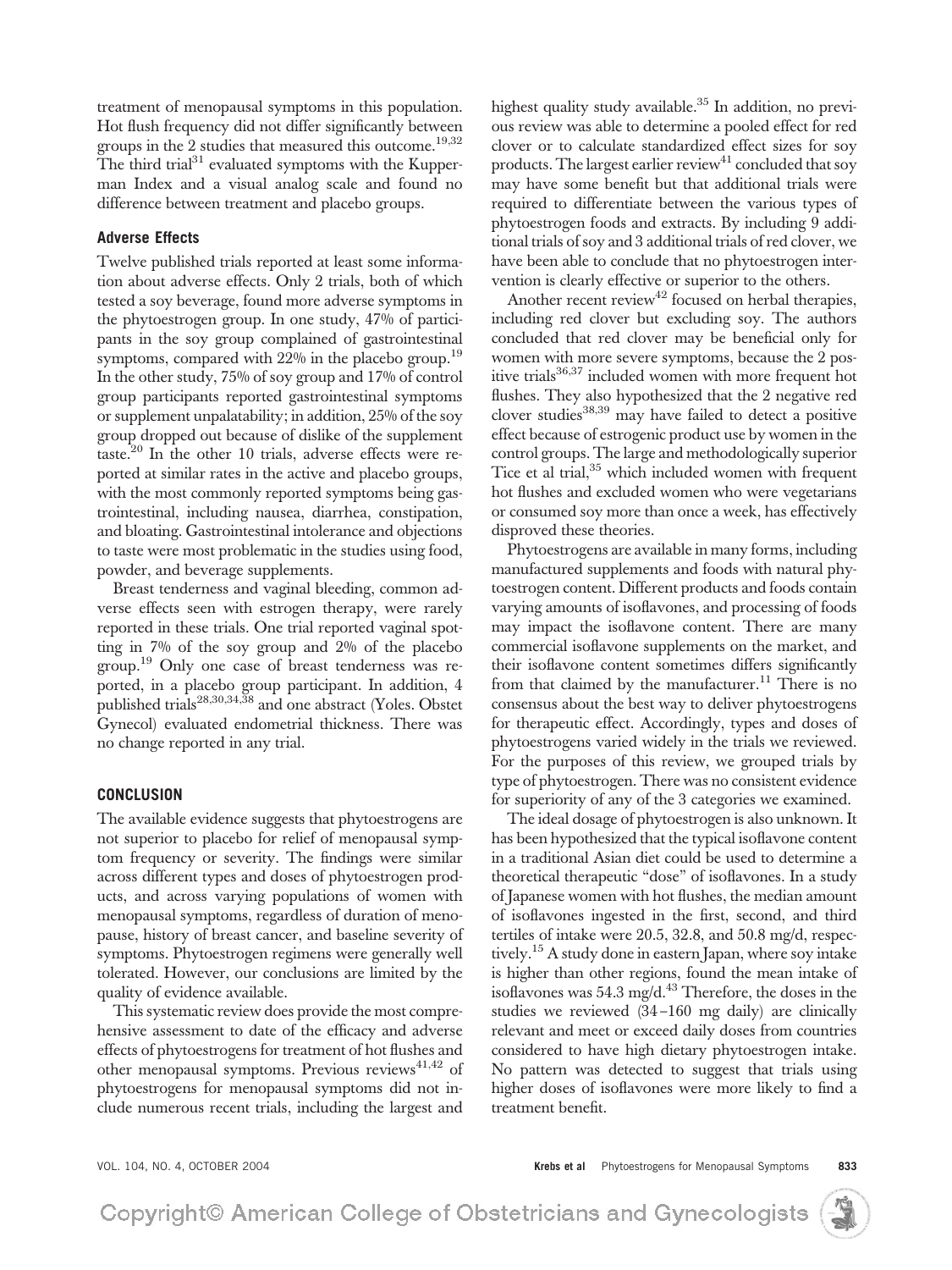Many trials were too underpowered to detect a difference between phytoestrogen and control groups. However, the largest trials included in this review did not find a beneficial effect of phytoestrogens.18,19,32,34,35 In addition, a pooled estimate of hot flush frequency including 5 red clover extract studies with a total of 337 participants showed a reduction in hot flush frequency of 0.61 per day (95% CI  $-1.67$  to 0.45), which was not statistically significant. Because analyses of red clover trials showed heterogeneity, we explored potential reasons for this. Results of red clover trials did not vary by patient characteristics or dose; however, smaller trials were more likely to be positive.

Most, but not all,<sup>35</sup> trials had methodological problems that cast doubt on the validity of their findings, including inadequate treatment allocation concealment, high dropout rates, failure to include all randomized patients in analysis of results, and use of nonstandard and unvalidated outcome measures. Less than one third of all trials reported evidence of adequate concealment of treatment allocation, which is relevant because trials with inadequate or unclear concealment have been shown to overestimate treatment effect.<sup>16</sup> Likewise, excluding randomized participants from analysis because of noncompliance, early withdrawal, or incomplete follow-up can undermine the effect of randomization and potentially overestimate effectiveness.40 The goal of intention-to-treat analysis is to avoid this potential source of bias. Although studies were generally small and short term, the average withdrawal rate was 15.5%. Intentionto-treat methods were reported in 11 studies (44%), but most did not clearly adhere to this principle. Of the trials claiming intention-to-treat methodology, only one clearly included all randomized participants in results analysis;<sup>35</sup> another 2 trials analyzed data for all but 2 randomized participants;<sup>29,30</sup> one crossover trial adhered to intention-to-treat for the first phase only; $38$  and 3 trials excluded substantial numbers of participants (12–22%) because of intolerance, noncompliance, and incomplete data.18–20 The other trials did not provide detailed information about the number of participants included in final analysis of results.

Variability and deficiencies in reporting of outcomes was a particular problem. Although 80% of trials measured hot flush frequency outcomes, many did not report means, standard deviations, and numbers of participants analyzed. As a result, effect sizes could be calculated for only 12 of 20 studies reporting hot flush rates. Only the 5 red clover trials were similar enough to allow for pooling of results data.

Sixteen trials used a menopausal symptom score of some kind, but only 6 of these used a validated and standardized score, the Greene Climacteric Scale. The

Greene Scale is a validated instrument based on factor analysis studies of menopausal symptoms, with established normative data. $44,45$  In contrast, the Kupperman (or Blatt-Kupperman) Index is an unvalidated measure with arbitrary weighting, based on the clinical experience of the eponymous physician.<sup>46</sup> Results of 9 trials included in this review (3 using the Kupperman Index and 6 using other scales) are difficult to interpret because outcomes were reported as scores derived from arbitrary and unvalidated scales.

Future research should focus on providing practical information for clinicians and patients about phytoestrogens and other alternative therapies for menopausal symptoms. Additional population-based observational studies should be undertaken to better understand women's use of alternative remedies for menopausal symptoms. Future randomized controlled trials should focus on the most popular and widely available remedies and should compare these with both placebo and short-term HT. Trial sample size should be large enough to detect a clinically significant difference and should include women with a range of bothersome menopausal symptoms. Outcomes should include hot flush frequency and severity, as well as standardized, validated, menopausal symptom scales, such as the Greene Climacteric Scale. To address these and other issues about existing therapies for managing menopausal transition and associated symptoms, the National Institutes of Health will convene a State of the Science meeting in 2005.<sup>47</sup> The results of our systematic review provide objective information related to short-term efficacy and adverse effects of phytoestrogen-containing products.

Additionally, purity and potency of the putative active ingredient in compounds used in randomized controlled trials and available to consumers should be standardized. The provisions of the Dietary Supplement Health and Education Act of 1994 (DSHEA) mean that dietary supplements, such as phytoestrogens, are not subject to premarket safety and efficacy requirements. Dietary supplement products must bear labeling describing the names and quantities of ingredients. Additionally, DSHEA grants the U.S. Food and Drug Administration the authority to establish Good Manufacturing Practices regulations and suggests listing of products in official compendia, such as the U.S. Pharmacopoeia (http://www.cfsan.fda.gov). However, there is no assurance provided to consumers regarding the purity or potency of dietary supplement contents. In summary, the available evidence suggests that, although well tolerated, phytoestrogens available as soy foods, soy extracts, and red clover extracts do not improve hot flushes or other menopausal symptoms.

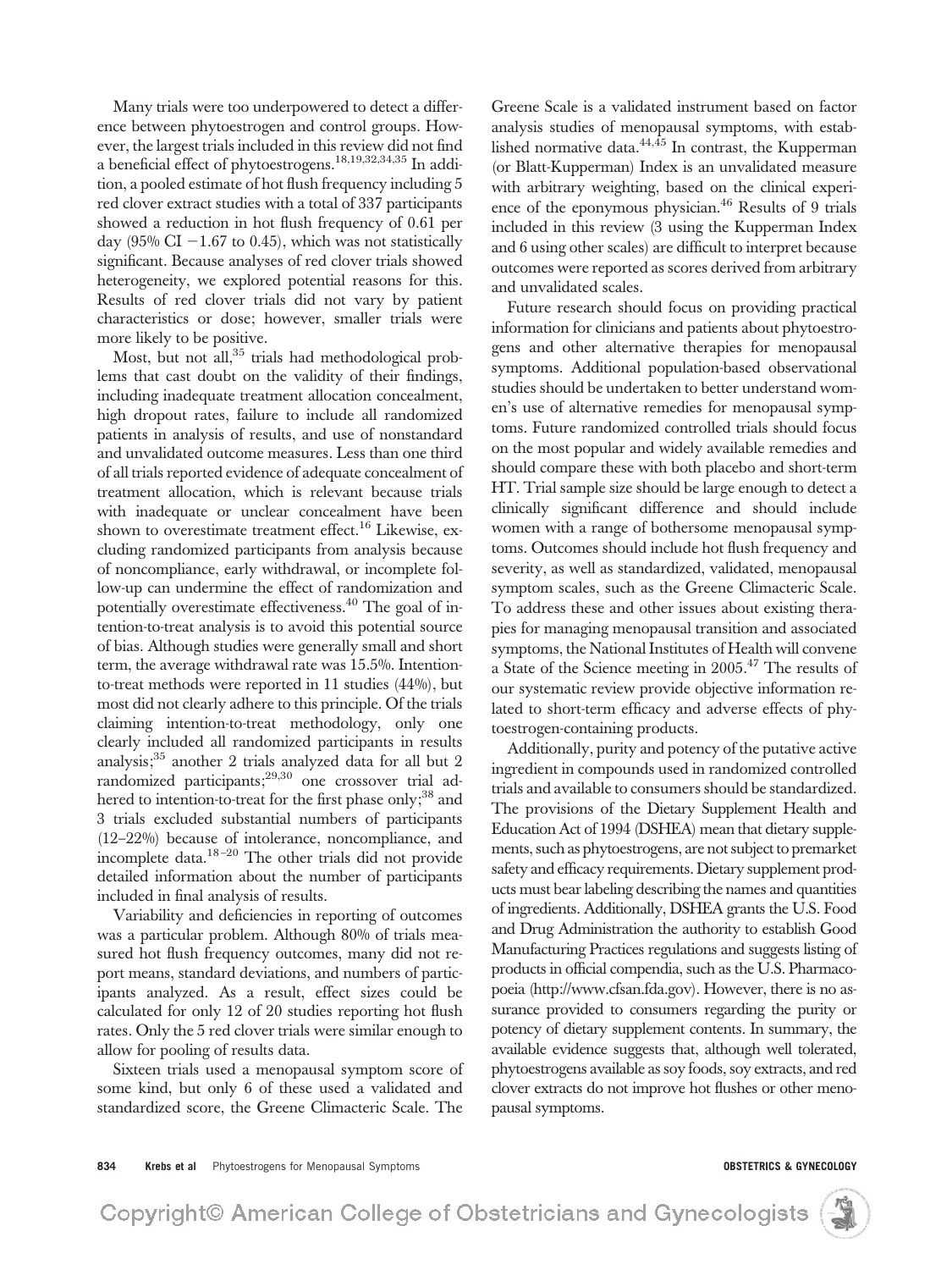### **REFERENCES**

- 1. Nelson HD. Commonly used types of postmenopausal estrogen for treatment of hot flashes: scientific review. JAMA 2004;291:1610–20.
- 2. Writing group for the Women's Health Initiative Investigators. Risks and benefits of estrogen plus progestin in healthy postmenopausal women: principal results from the Women's Health Initiative randomized controlled trial. JAMA 2002;288:321–33.
- 3. Women's Health Initiative Steering Committee. Effects of conjugated equine estrogen in postmenopausal women with hysterectomy: the Women's Health Initiative randomized controlled trial. JAMA 2004;291:1701–12.
- 4. Ettinger B, Grady D, Tosteson AN, Pressman A, Macer JL. Effect of the Women's Health Initiative on women's decisions to discontinue postmenopausal hormone therapy. Obstet Gynecol 2003;102:1225–32.
- 5. Hersh AL, Stefanick ML, Stafford RS. National use of postmenopausal hormone therapy: annual trends and response to recent evidence. JAMA 2004;291:47–53.
- 6. Dennerstein L, Dudley EC, Hopper JL, Guthrie JR, Burger HG. A prospective population-based study of menopausal symptoms. Obstet Gynecol 2000;96:351–8.
- 7. Kam IW, Dennehy CE, Tsourounis C. Dietary supplement use among menopausal women attending a San Francisco health conference. Menopause 2002;9:72–8.
- 8. Adams C, Cannell S. Women's beliefs about "natural" hormones and natural hormone replacement therapy. Menopause 2001;8:433–40.
- 9. Newton KM, Buist DSM, Keenan NL, Anderson LA, LaCroix AZ. Use of alternative therapies for menopause symptoms: results of a population-based survey [published erratum appears in Obstet Gynecol 2003;101:205]. Obstet Gynecol 2002;100:18–25.
- 10. Mahady GB, Parrot J, Lee C, Yun GS, Dan A. Botanical dietary supplement use in peri- and postmenopausal women. Menopause 2003;10:65–72.
- 11. Setchell KD, Brown NM, Desai P, Zimmer-Nechemias L, Wolfe BE, Brashear WT, et al. Bioavailability of pure isoflavones in healthy humans and analysis of commercial soy isoflavone supplements. J Nutr 2001;131:1362S–75S.
- 12. Ososki AL, Kennelly EJ. Phytoestrogens: a review of the present state of research. Phytother Res 2003;17:845–69.
- 13. Boulet MJ, Oddens BJ, Lehert P, Vemer HM, Visser A. Climacteric and menopause in seven Southeast Asian countries. Maturitas 1994;19:157–76.
- 14. Lock M. Contested meanings of the menopause. Lancet 1991;337:1270–2.
- 15. Nagata C, Takatsuka N, Kawakami N, Shimizu H. Soy product intake and hot flashes in Japanese women: results from a community-based prospective study. Am J Epidemiol 2001;153:790–3.
- 16. Schulz KF, Chalmers I, Hayes RJ, Altman DG. Empirical evidence of bias: dimensions of methodological quality

associated with estimates of treatment effects in controlled trials. JAMA 1995;273:408–12.

- 17. Cohen J. Statistical power analysis for the behavioral sciences. 2nd ed. Hillsdale (NJ): L. Erlbaum Associates; 1988.
- 18. Burke GL, Legault C, Anthony M, Bland DR, Morgan TM, Naughton MJ, et al. Soy protein and isoflavone effects on vasomotor symptoms in peri- and postmenopausal women: the Soy Estrogen Alternative Study. Menopause 2003;10:147–53.
- 19. Van Patten CL, Olivotto IA, Chambers GK, Gelmon KA, Hislop TG, Templeton E, et al. Effect of soy phytoestrogens on hot flashes in postmenopausal women with breast cancer: a randomized, controlled clinical trial. J Clin Oncol 2002;20:1449–55.
- 20. Knight DC, Howes JB, Eden JA, Howes LG. Effects on menopausal symptoms and acceptability of isoflavonecontaining soy powder dietary supplementation. Climacteric 2001;4:13–8.
- 21. St Germain A, Peterson CT, Robinson JG, Alekel DL. Isoflavone-rich or isoflavone-poor soy protein does not reduce menopausal symptoms during 24 weeks of treatment. Menopause 2001;8:17–26.
- 22. Kotsopoulos D, Dalais FS, Liang YL, McGrath BP, Teede HJ. The effects of soy protein containing phytoestrogens on menopausal symptoms in postmenopausal women. Climacteric 2000;3:161–7.
- 23. Washburn S, Burke GL, Morgan T, Anthony M. Effect of soy protein supplementation on serum lipoproteins, blood pressure, and menopausal symptoms in perimenopausal women. Menopause 1999;6:7–13.
- 24. Albertazzi P, Pansini F, Bonaccorsi G, Zanotti L, Forini E, De Aloysio D. The effect of dietary soy supplementation on hot flushes [published erratum appears in Obstet Gynecol 2001;98:702]. Obstet Gynecol 1998;91:6-11.
- 25. Dalais FS, Rice GE, Wahlqvist ML, Grehan M, Murkies AL, Medley G, et al. Effects of dietary phytoestrogens in postmenopausal women. Climacteric 1998;1:124–9.
- 26. Brzezinski A, Adlercreutz H, Shaoul R, Rosler A, Shmueli A, Tanos V, et al. Short-term effects of phytoestrogen-rich diet on postmenopausal women. Menopause 1997;4: 89–94.
- 27. Murkies AL, Lombard C, Strauss BJ, Wilcox G, Burger HG, Morton MS. Dietary flour supplementation decreases post-menopausal hot flushes: effect of soy and wheat. Maturitas 1995;21:189–95.
- 28. Penotti M, Fabio E, Modena AB, Rinaldi M, Omeodei U, Vigano P. Effect of soy-derived isoflavones on hot flushes, endometrial thickness, and the pulsatility index of the uterine and cerebral arteries. Fertil Steril 2003;79:1112–7.
- 29. Faure ED, Chantre P, Mares P. Effects of a standardized soy extract on hot flushes: a multicenter, double-blind, randomized, placebo-controlled study. Menopause 2002; 9:329–34.
- 30. Han KK, Soares JM Jr, Haidar MA, de Lima GR, Baracat